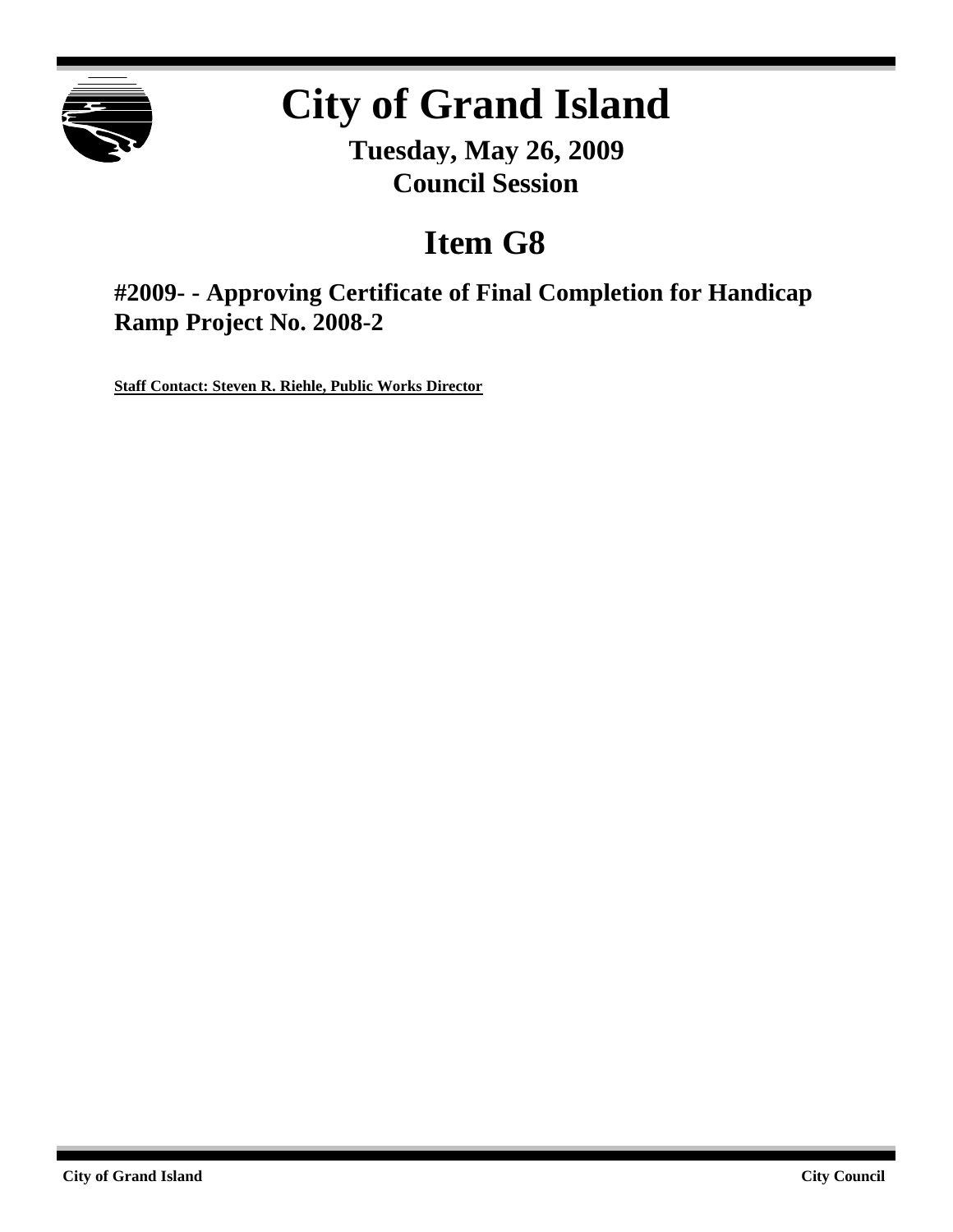## **Council Agenda Memo**

| From:           | Steven P. Riehle, Public Works Director                                           |  |  |  |
|-----------------|-----------------------------------------------------------------------------------|--|--|--|
| <b>Meeting:</b> | May 26, 2009                                                                      |  |  |  |
| Subject:        | Approving Certificate of Final Completion for Handicap<br>Ramp Project No. 2008-2 |  |  |  |
| Item $\#$ 's:   | $G-8$                                                                             |  |  |  |
| $Presenter(s):$ | Steven P. Riehle, Public Works Director                                           |  |  |  |

#### **Background**

Galvan Construction, Inc. of Grand Island, Nebraska was awarded a \$98,787.60 contract for the above project on September 23, 2008. The contract was for the installation of handicap ramps, in conjunction with asphalt street resurfacing in accordance with Federal ADA (Americans with Disabilities Act) regulations. Work commenced on March 20, 2009 and was completed onApril 24, 2009.

#### **Discussion**

The project was completed in accordance with the terms, conditions, and stipulations of the contract, plans, and specifications. It was completed with an overrun of \$5,675.48, for a total cost of \$104,463.08.

### **Alternatives**

It appears that the Council has the following alternatives concerning the issue at hand. The Council may:

- 1. Move to approve
- 2. Refer the issue to a Committee
- 3. Postpone the issue to future date
- 4. Take no action on the issue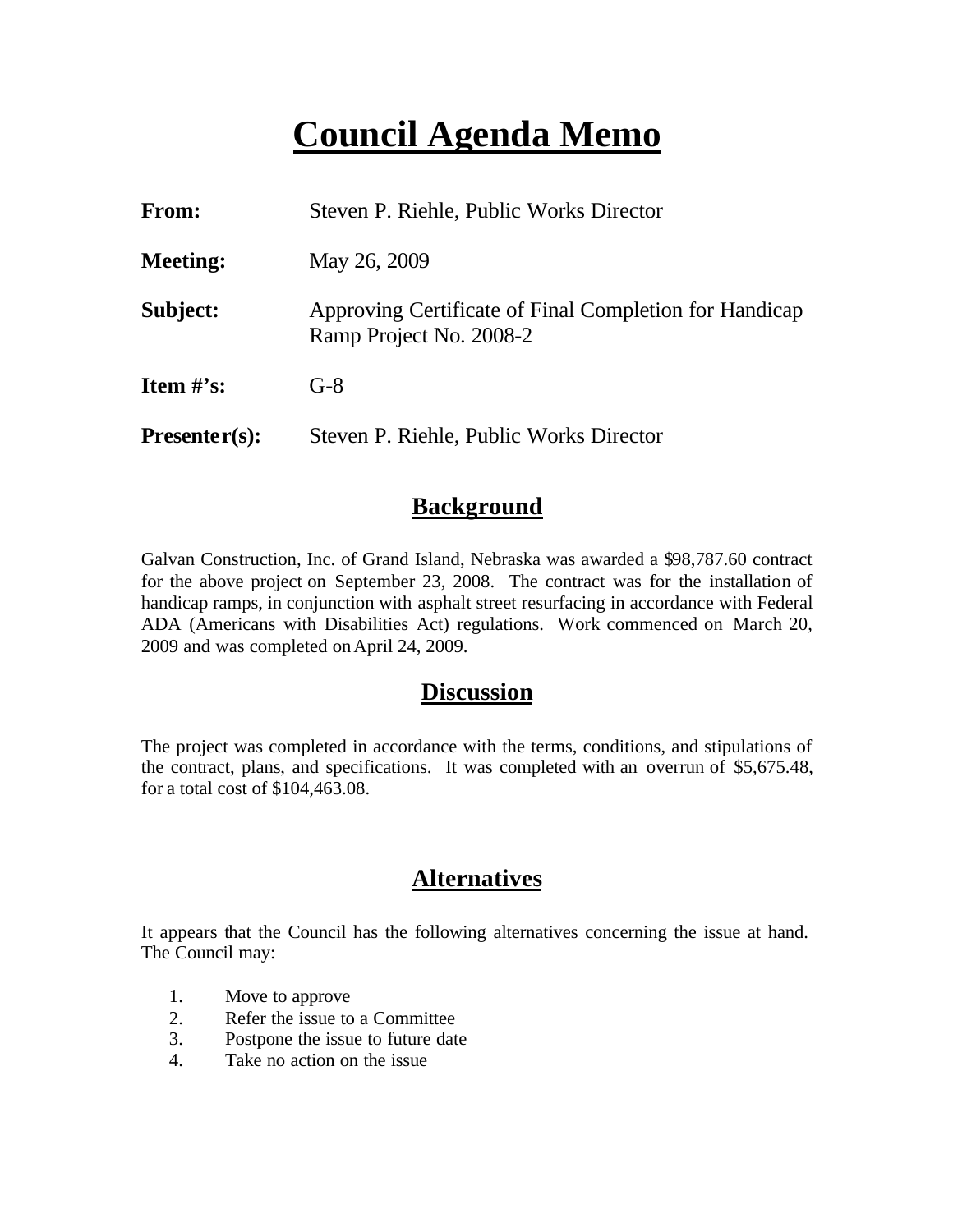## **Recommendation**

City Administration recommends that the Council approve the Certificate of Final Completion for Handicap Ramp Project No. 2008-2.

### **Sample Motion**

Motion to approve the Certificate of Final Completion for Handicap Ramp Project No. 2008-2.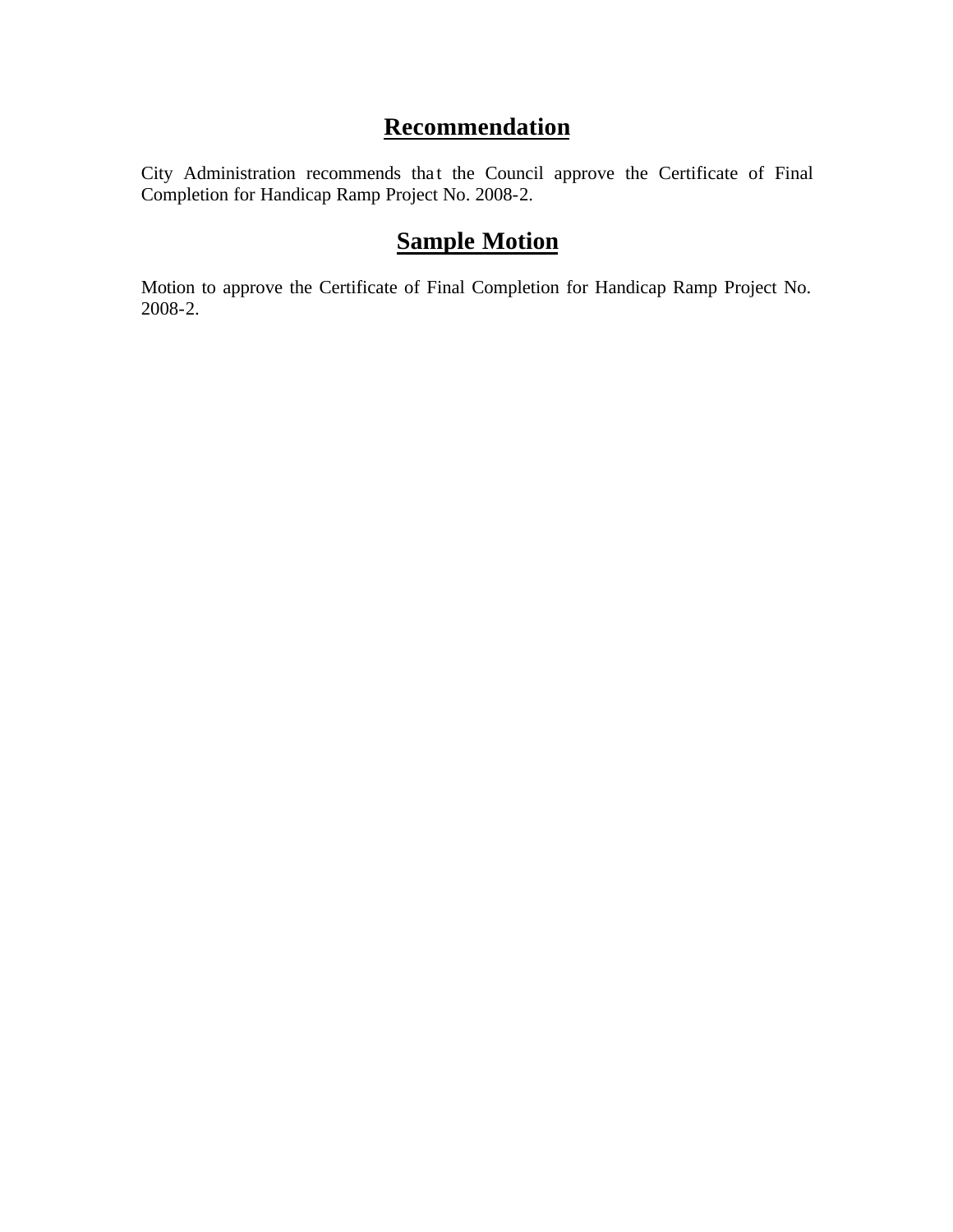#### **ENGINEER'S CERTIFICATE OF FINAL COMPLETION**

Sanitary Sewer Project No. 2008-2 CITY OF GRAND ISLAND, NEBRASKA May 26, 2009

TO THE MEMBERS OF THE COUNCIL CITY OF GRAND ISLAND GRAND ISLAND, NEBRASKA

This is to certify that Handicap Ramp Project No. 2008-2 has been fully completed by Galvan Construction, Inc. of Grand Island, Nebraska under the contract dated September 29, 2008. The work has been completed in accordance with the terms, conditions, and stipulations of said contract and complies with the contract, the plans and specifications. The work is hereby accepted for the City of Grand Island, Nebraska, by me as Public Works Director in accordance with the provisions of Section 16-650 R.R.S., 1943.

#### **Handicap Ramp Project No. 2008-2**

|            |                          | Unit |          |                          | Total           | Total           |
|------------|--------------------------|------|----------|--------------------------|-----------------|-----------------|
| <u>No.</u> | Description              |      | Price    | <u>Unit</u>              | <b>Quantity</b> | Cost            |
| 1.         | Remove 4" Walk w/ Wire   |      | 2.50     | s.f.                     | 2033.67         | \$<br>5,084.18  |
| 2.         | Remove 4" Walk (no wire) |      | 2.25     | s.f.                     | 6313.85         | \$<br>14,206.16 |
| 3.         | Remove Vertical Curb     | \$   | 2.50     | I.f.                     | 953.78          | \$<br>2,384.45  |
| 4.         | Remove 24" Curb & Gutter | \$   | 5.50     | $\mathsf{I}.\mathsf{f}.$ | 472.17          | \$<br>2,596.94  |
| 5.         | Remove 6" Pavement       | S    | 20.00    | S.y.                     | 12.47           | \$<br>249.40    |
| 6.         | Remove 8" Pavement       |      | 30.00    | S.y.                     | 4.93            | \$<br>147.90    |
| 7.         | Saw Cut                  | \$   | 3.50     | I.f.                     | 1656.30         | \$<br>5,797.05  |
| 8.         | Place 4" Walk            | \$   | 3.00     | s.f.                     | 8497.15         | 25,491.45       |
| 9.         | Build Vertical 6" Curb   | S.   | 10.00    | I.f.                     | 953.78          | \$<br>9,537.80  |
| 10.        | Build 24" Curb & Gutter  | S.   | 17.50    | $\mathsf{I}.\mathsf{f}.$ | 472.20          | \$<br>8,263.50  |
| 11.        | Replace 6" Pavement      | \$   | 30.00    | S.Y.                     | 11.39           | \$<br>341.70    |
| 12.        | Replace 8" Pavement      |      | \$35.00  | S.y.                     | 4.93            | \$<br>172.55    |
| 13.        | Adjust Water Valve       |      | \$100.00 | ea.                      | 10.00           | \$<br>1,000.00  |
| 14.        | Adjust Inlet Cover       |      | \$150.00 | ea.                      | 1.00            | \$<br>150.00    |
| 15.        | Place 2x2 Dome Panels    |      | \$165.00 | ea.                      | 176.00          | 29,040.00       |

---------------

**Original Project Total \$104,463.08**

I hereby recommend that the Engineer's Certificate of Final Completion for Handicap Ramp Project No. 2008-2 be approved.

\_\_\_\_\_\_\_\_\_\_\_\_\_\_\_\_\_\_\_\_\_\_\_\_\_\_\_\_\_\_\_\_\_\_\_\_\_\_\_\_\_\_\_\_ \_\_\_\_\_\_\_\_\_\_\_\_\_\_\_\_\_\_\_\_\_\_\_\_\_\_\_\_\_\_\_\_\_\_\_